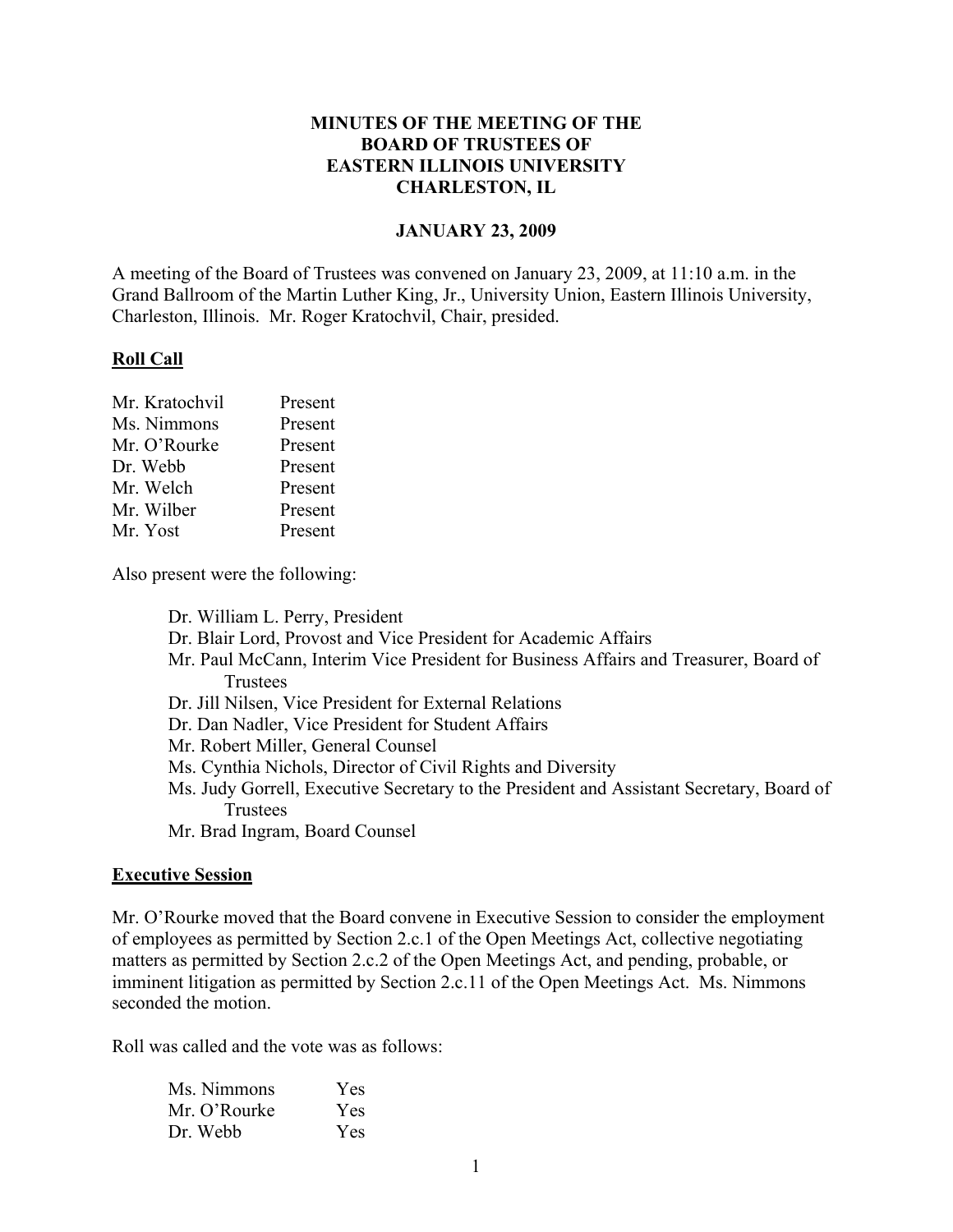| Mr. Welch      | Yes |
|----------------|-----|
| Mr. Wilber     | Yes |
| Mr Yost        | Yes |
| Mr. Kratochvil | Yes |

Motion carried.

Ms. Nimmons moved to reconvene in Open Session. Mr. Welch seconded the motion.

Roll was called and the vote was as follows:

| Yes |
|-----|
| Yes |
| Yes |
| Yes |
| Yes |
| Yes |
| Yes |
|     |

Motion carried.

#### **Action Items**

1. Mr. Wilber moved to amend minutes of the November 21, 2008 meeting. His motion was as follows: "On page six, number nine, instead of the first sentence reading, Mr. Welch moved to approve the revisions to the Board policies and regulations with the exception of Section 5 Administrative Affairs, I move to amend the minutes to say, Mr. Welch moved to approve the revisions to the Board policies and regulations with the exception of letters J and K of Section 5 Administrative Affairs dealing with tuition and fees and special fees and to amend the spelling of my last name." Mr. Welch seconded the motion.

Roll was called and the vote was as follows:

| Ms. Nimmons    | Yes |
|----------------|-----|
| Mr. O'Rourke   | Yes |
| Dr. Webb       | Yes |
| Mr. Welch      | Yes |
| Mr. Wilber     | Yes |
| Mr. Yost       | Yes |
| Mr. Kratochvil | Yes |

Motion carried.

2. Ms. Nimmons moved to approve the purchase of a Fire Sprinkler System for Stevenson Hall at a cost of \$1,283,086.00 plus a contingency of \$116,644.00. The fund source is Local Funds. The recommended vendor for Fire Protection is Felmley-Dickerson Company, Bloomington, IL, at a cost of \$734,242.00 plus contingency, and the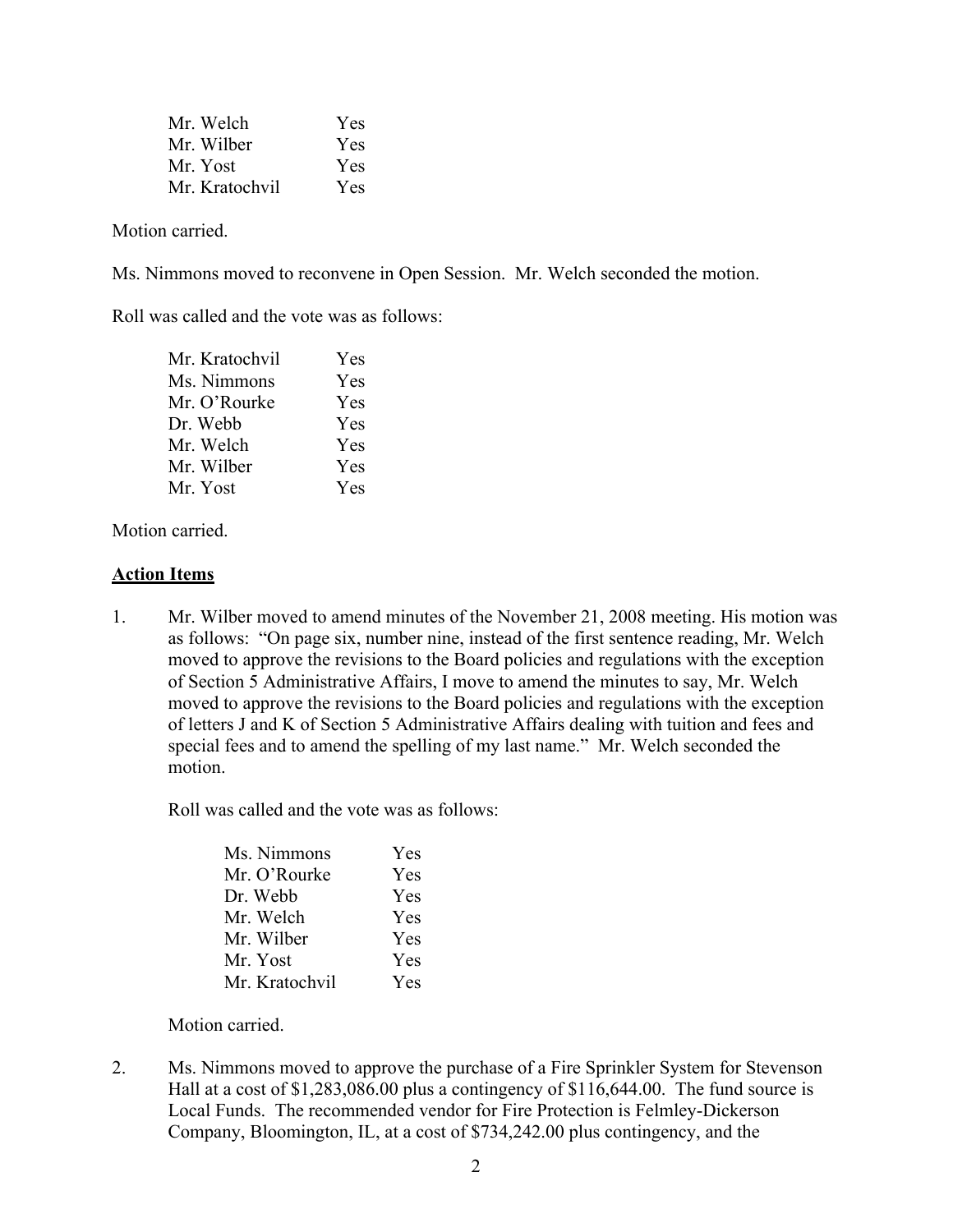recommended vendor for the electrical work is Bodine Electric of Decatur, Inc, Decatur, IL, at a cost of \$432,200.00 plus contingency. The project consists of all labor, materials, and equipment to install a wet-pipe sprinkler system in Stevenson Hall during the summer of 2009. In conjunction with the sprinkler system installation, the fire alarm system will be upgraded. Mr. Wilber seconded the motion.

Roll was called and the vote was as follows:

| Ms. Nimmons    | Yes |
|----------------|-----|
| Mr. O'Rourke   | Yes |
| Dr. Webb       | Yes |
| Mr. Welch      | Yes |
| Mr. Wilber     | Yes |
| Mr. Yost       | Yes |
| Mr. Kratochvil | Yes |

Motion carried.

3. Mr. Yost moved to approve the purchase of the Software License Agreement, a three year agreement from CDWG, Vernon Hills, IL, at a total cost of \$261,070.56 (\$87,023.52 per year). The fund source for the agreement is Appropriated Funds/Local Funds. Ms. Nimmons seconded the motion.

Roll was called and the vote was as follows:

| Ms. Nimmons    | Yes |
|----------------|-----|
| Mr. O'Rourke   | Yes |
| Dr. Webb       | Yes |
| Mr. Welch      | Yes |
| Mr. Wilber     | Yes |
| Mr. Yost       | Yes |
| Mr. Kratochvil | Yes |

Motion carried.

- 4. The purchase item, Self-Checkout and Automated Material Handling Systems, was pulled from the agenda and will be placed on the agenda of a future meeting.
- 5. Dr. Webb moved to approve the housing rate increase for FY10. Mr. O'Rourke seconded the motion.

### **RESIDENCE HALLS & GREEK COURT (Effective Fall Semester 2009)**

|                                                                    | <b>CURRENT</b> |       | INCREASE PROPOSED |                             |
|--------------------------------------------------------------------|----------------|-------|-------------------|-----------------------------|
| 7 Plus Meal Option/Semester<br>7 Dining Center Meals per Week plus | \$3.367        | \$217 | \$3.584           | (Rm \$2,508/Bd)<br>\$1.076) |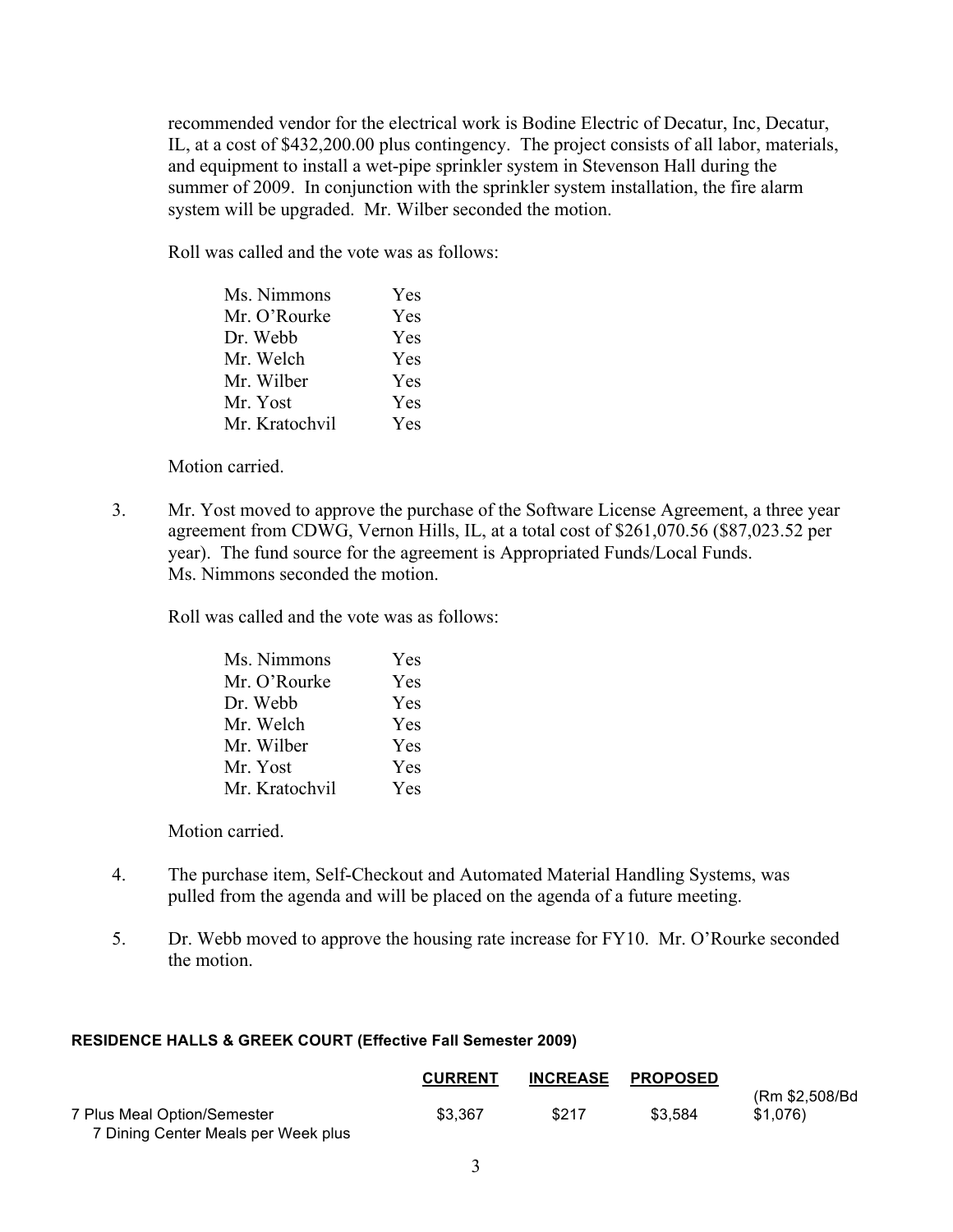\$200 Dining Dollars per Semester plus 2 Bonus Meals per Semester

| 10 Plus Meal Option/Semester<br>10 Dining Center Meals per Week plus<br>\$60 Dining Dollars per Semester plus<br>3 Bonus Meals per Semester  | \$3,516 | \$227 | \$3,743 | (Rm \$2,508/Bd<br>\$1,235) |
|----------------------------------------------------------------------------------------------------------------------------------------------|---------|-------|---------|----------------------------|
| 12 Plus Meal Option/Semester<br>12 Dining Center Meals per Week plus<br>\$100 Dining Dollars per Semester plus<br>4 Bonus Meals per Semester | \$3,649 | \$235 | \$3,884 | (Rm \$2,508/Bd<br>\$1,376  |
| 15 Plus Meal Option/Semester<br>15 Dining Center Meals per Week plus<br>\$140 Dining Dollars per Semester plus<br>5 Bonus Meals per Semester | \$3.794 | \$245 | \$4,039 | (Rm \$2,508/Bd<br>\$1,531  |

The Plus Meal Option permits each student with a board plan to use a specified number of Dining Dollars for any of the following: 1) Purchases at the Food Court within the University Union; 2) Purchases at our two residence hall convenience centers; 3) Purchases at Panther Pantry and Java B&B in the University Union; 4) Meals for a guest in any Dining Center when accompanied by the student; 5) Additional meals for the student in any Dining Center. Bonus Meals allows the plan holder to use those meals for a guest or for themselves if they run out of meals.

|                                      | <b>CURRENT</b> | <b>INCREASE</b> | <b>PROPOSED</b> |
|--------------------------------------|----------------|-----------------|-----------------|
| Double Room as Single (per Semester) | \$750          | \$50            | \$800           |
| Triple Room as Double (per Semester) | \$400          | \$50            | \$450           |
| <b>Summer Room and Board</b>         | <b>CURRENT</b> | <b>INCREASE</b> | <b>PROPOSED</b> |
| 2010 Summer - 4 week - Single Room   | \$783          | \$48            | \$831           |
| 2010 Summer - 4 week - Double Room   | \$626          | \$38            | \$664           |
| 2010 Summer - 6 week - Single Room   | \$1.175        | \$72            | \$1.247         |
| 2010 Summer - 6 week - Double Room   | \$939          | \$57            | \$996           |
| 2010 Summer - 8 week - Single Room   | \$1,567        | \$96            | \$1,663         |
| 2010 Summer - 8 week - Double Room   | \$1,252        | \$76            | \$1.328         |

NOTE: 12 Plus Meal Plan is the only option offered during Summer Sessions

#### **UNIVERSITY APARTMENTS (Monthly rates will be effective August 15, 2009)**

| 9.5 MONTHS:                       | <b>CURRENT</b> | <b>INCREASE</b> | <b>PROPOSED</b> |
|-----------------------------------|----------------|-----------------|-----------------|
| 1 1/2 Room Apartment (efficiency) | \$3.918        | \$118           | \$4,036         |
| 2 Room Apartment (one bedroom)    | \$4.120        | \$124           | \$4.244         |
| Super Efficiency                  | \$3.666        | \$110           | \$3,776         |
| <b>PER MONTH:</b>                 |                |                 |                 |
| 1 1/2 Room Apartment (efficiency) | \$412          | \$13            | \$425           |
| 2 Room Apartment (one bedroom)    | \$434          | \$13            | \$447           |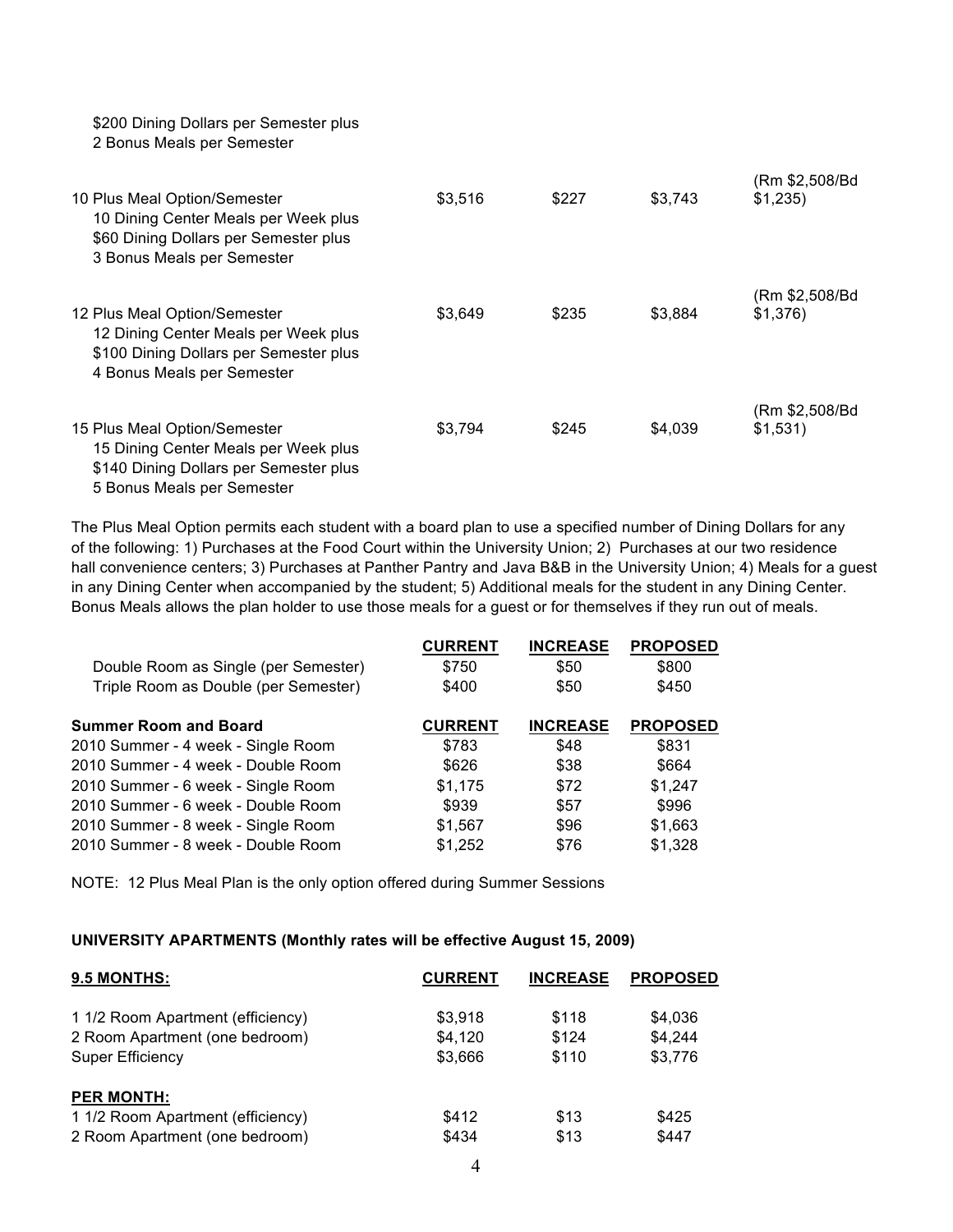## **UNIVERSITY COURT - 2009-2010 Academic Year Rates (Effective August 1, 2009)**

Per resident, per semester, based on double occupancy

|                                          | <b>CURRENT</b> | <b>INCREASE</b> | <b>PROPOSED</b> |
|------------------------------------------|----------------|-----------------|-----------------|
| 2 Bedroom, 1 Bath, No Balcony            | \$2,389        | \$0             | \$2,389         |
| 2 Bedroom, 1 Bath, Balcony               | \$2,534        | \$0             | \$2,534         |
| 2 Bedroom, 1 1/2 Bath, No Balcony        | \$2,571        | \$0             | \$2,571         |
| 2 Bedroom, 1 1/2 Bath, Balcony           | \$2,663        | \$0             | \$2,663         |
| 1 Bedroom, 1 Bath, No Balcony            | \$2,761        | \$0             | \$2,761         |
| Studio                                   | \$2,263        | \$0             | \$2,263         |
| 3 Bedroom, 1 Bath                        | \$3,025        | \$0             | \$3,025         |
| <b>Fall 2009 Semester Only Contracts</b> |                |                 |                 |
| 2 Bedroom, 1 Bath, No Balcony            | \$2,628        | \$0             | \$2,628         |
| 2 Bedroom, 1 Bath, Balcony               | \$2,787        | \$0             | \$2,787         |
| 2 Bedroom, 1 1/2 Bath, No Balcony        | \$2,828        | \$0             | \$2,828         |
| 2 Bedroom, 1 1/2 Bath, Balcony           | \$2,929        | \$0             | \$2,929         |
| 1 Bedroom, 1 Bath, No Balcony            | \$3,037        | \$0             | \$3,037         |
| Studio                                   | \$2,489        | \$0             | \$2,489         |
| 3 Bedroom, 1 Bath                        | \$3,328        | \$0             | \$3,328         |
| Summer 2010 (Effective May 2010)         |                |                 |                 |
| <b>Monthly Rate</b>                      |                |                 |                 |
| 2 Bedroom, 1 Bath, No Balcony            | \$450          | \$0             | \$450           |
| 2 Bedroom, 1 Bath, Balcony               | \$481          | \$0             | \$481           |
| 2 Bedroom, 1 1/2 Bath, No Balcony        | \$477          | \$0             | \$477           |
| 2 Bedroom, 1 1/2 Bath, Balcony           | \$494          | \$0             | \$494           |
| 1 Bedroom, 1 Bath, No Balcony            | \$450          | \$0             | \$450           |
| Studio                                   | \$451          | \$0             | \$451           |
| 3 Bedroom, 1 Bath                        | \$506          | \$0             | \$506           |

Roll was called and the vote was as follows:

| Ms. Nimmons    | Yes |
|----------------|-----|
| Mr. O'Rourke   | Yes |
| Dr. Webb       | Yes |
| Mr. Welch      | Yes |
| Mr. Wilber     | Yes |
| Mr. Yost       | Yes |
| Mr. Kratochvil | Yes |

Motion carried.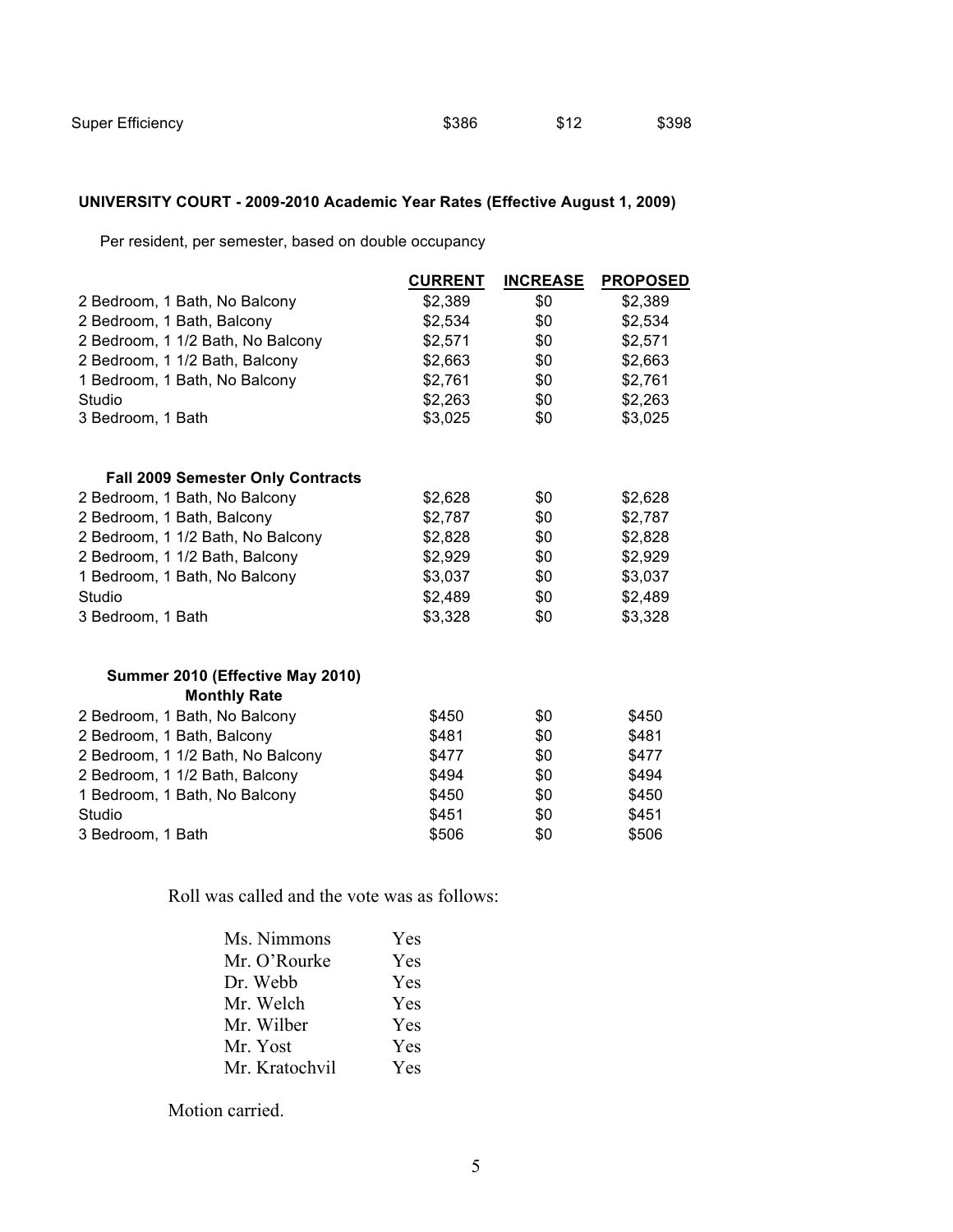6. Ms. Nimmons moved to approve the revision of the April 2009 meeting date. The meeting originally scheduled for Monday, April 20, 2009 will be changed to Monday, April 27, 2009. The original date conflicted with the AGB Conference on Trusteeship. Mr. Wilber seconded the motion.

Roll was called and the vote was as follows:

| Ms. Nimmons    | Yes |
|----------------|-----|
| Mr. O'Rourke   | Yes |
| Dr. Webb       | Yes |
| Mr. Welch      | Yes |
| Mr. Wilber     | Yes |
| Mr. Yost       | Yes |
| Mr. Kratochvil | Yes |

Motion carried.

7. Mr. Wilber moved to approve the Adoption of Board Resolution on the Enrollment Enhancement Tuition Program.

The University proposes to establish an enrollment enhancement program to increase recruitment of new out-of-state undergraduate students in order to shape the academic and other profiles of newly admitted classes and to expand the overall proportion of such students in the University's student population. This program is designed to promote geographical access and a campus climate of academic excellence to the benefit of all University students.

Illinois is one of two states that continues to experience a considerable migration of its well-qualified, in-state students to universities outside of Illinois. A proposed tuition rate of 1.0 times the current in-state rate per credit hour is being requested beginning Fall 2009 to initiate an enrollment enhancement program at the University. The proposed rate would allow the University to remain competitive with other institutions in the recruitment of high-achieving/talented out-of-state students and in order to promote geographical access and academic excellence to the benefit for all University students. This tuition rate would also allow the University to address the migration of Illinois students by increasing its marketability to out-of-state students.

# **Resolution**

BE IT RESOLVED, By the Board of Trustees of Eastern Illinois University in regular meeting assembled, that the Enrollment Enhancement Tuition program is hereby adopted as follows: New entering and continuing non-resident tuition is a multiple of the in-state rate for Undergraduate students. Effective Fall 2009, new entering highachieving/talented out-of-state students participating in the enrollment enhancement program will pay an alternate tuition rate of 1.0 times the then current in-state tuition rate.

Ms. Nimmons seconded the motion.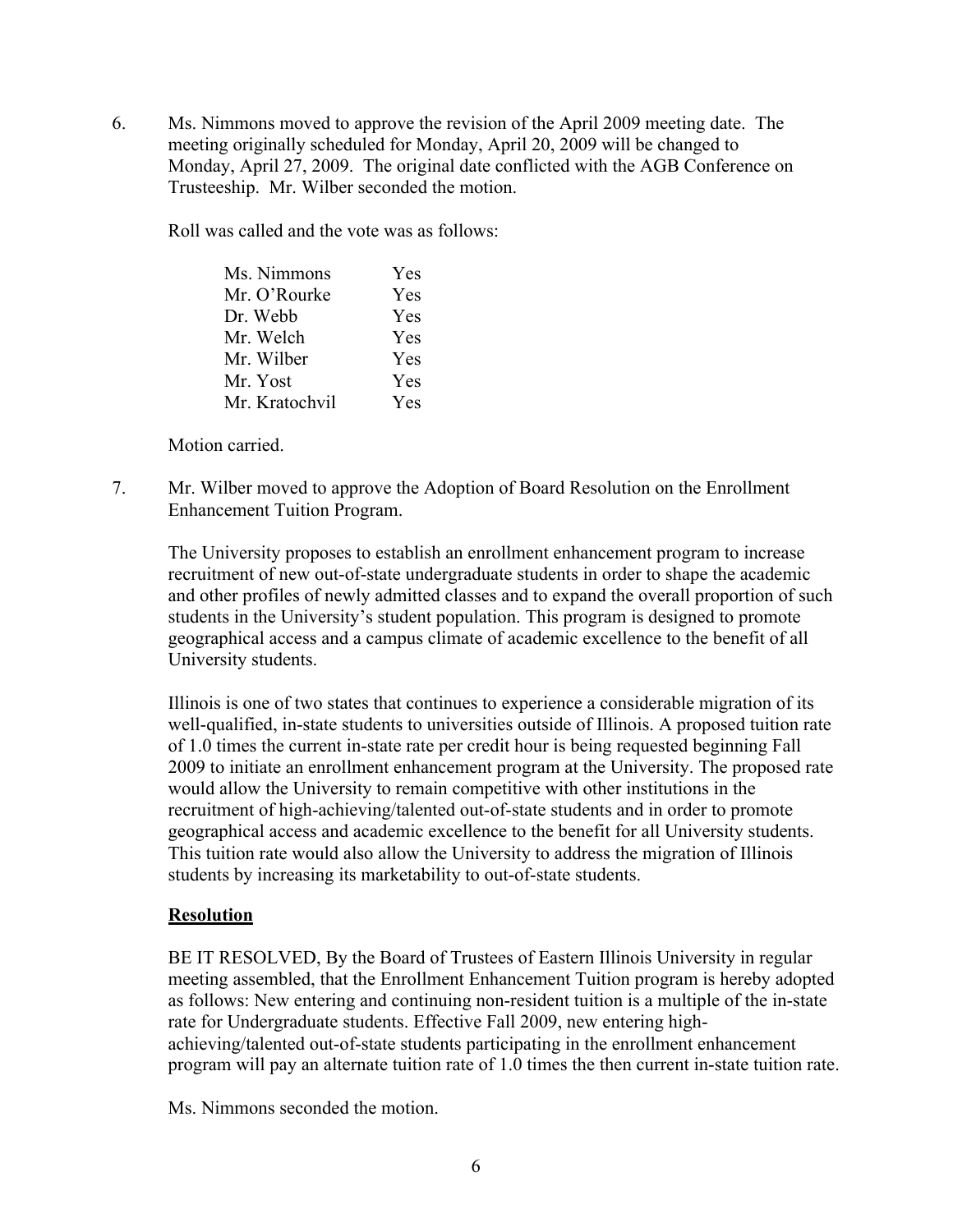Roll was called and the vote was as follows:

| Ms. Nimmons    | Yes |
|----------------|-----|
| Mr. O'Rourke   | Yes |
| Dr. Webb       | Yes |
| Mr. Welch      | Yes |
| Mr. Wilber     | Yes |
| Mr. Yost       | Yes |
| Mr. Kratochvil | Yes |

Motion carried.

8. Mr. Welch moved to approve the revisions to Section 1 Introduction of Board *Bylaws, Governing Policies and Regulations*. Ms. Nimmons seconded the motion.

Roll was called and the vote was as follows:

| Ms. Nimmons    | <b>Yes</b> |
|----------------|------------|
| Mr. O'Rourke   | Yes        |
| Dr. Webb       | Yes        |
| Mr. Welch      | Yes        |
| Mr. Wilber     | Yes        |
| Mr. Yost       | Yes        |
| Mr. Kratochvil | Yes        |

### **Information Items**

### **President's Report**

President Perry had three items on which to report: a presentation on shared governance, a presentation on students from the Honors College selected to present at the National Conference on Undergraduate Research, and a presentation on the Eastern Illinois University Foundation.

Shared governance is a process of reaching decisions on a university campus after communication, consultation, and collaboration with relevant campus constituencies. President Perry noted that there are numerous constituencies within Eastern Illinois University with whom administrators consult and collaborate. Some campus constituencies listed by President Perry include: Faculty Senate, Staff Senate, Student Senate, Civil Service Council, Council on Academic Affairs, Council on Graduate Studies, Council on Teacher Education, Committee for the Assessment of Student Learning, Council on University Planning and Budget, Student Tuition and Fee Advisory Committee, Council for Research, Council for Undergraduate Research, Technology Enhancement and Management Grants Council, Enrollment Management Committee, University Marketing Committee, Library Advisory Committee, Faculty Development Advisory Committee, Textbook Rental Advisory Committee, Athletic Advisory Committee, Tarble Arts Advisory Committee, Radio TV Advisory Board, University Union Advisory Board, College Student Advisory Committees.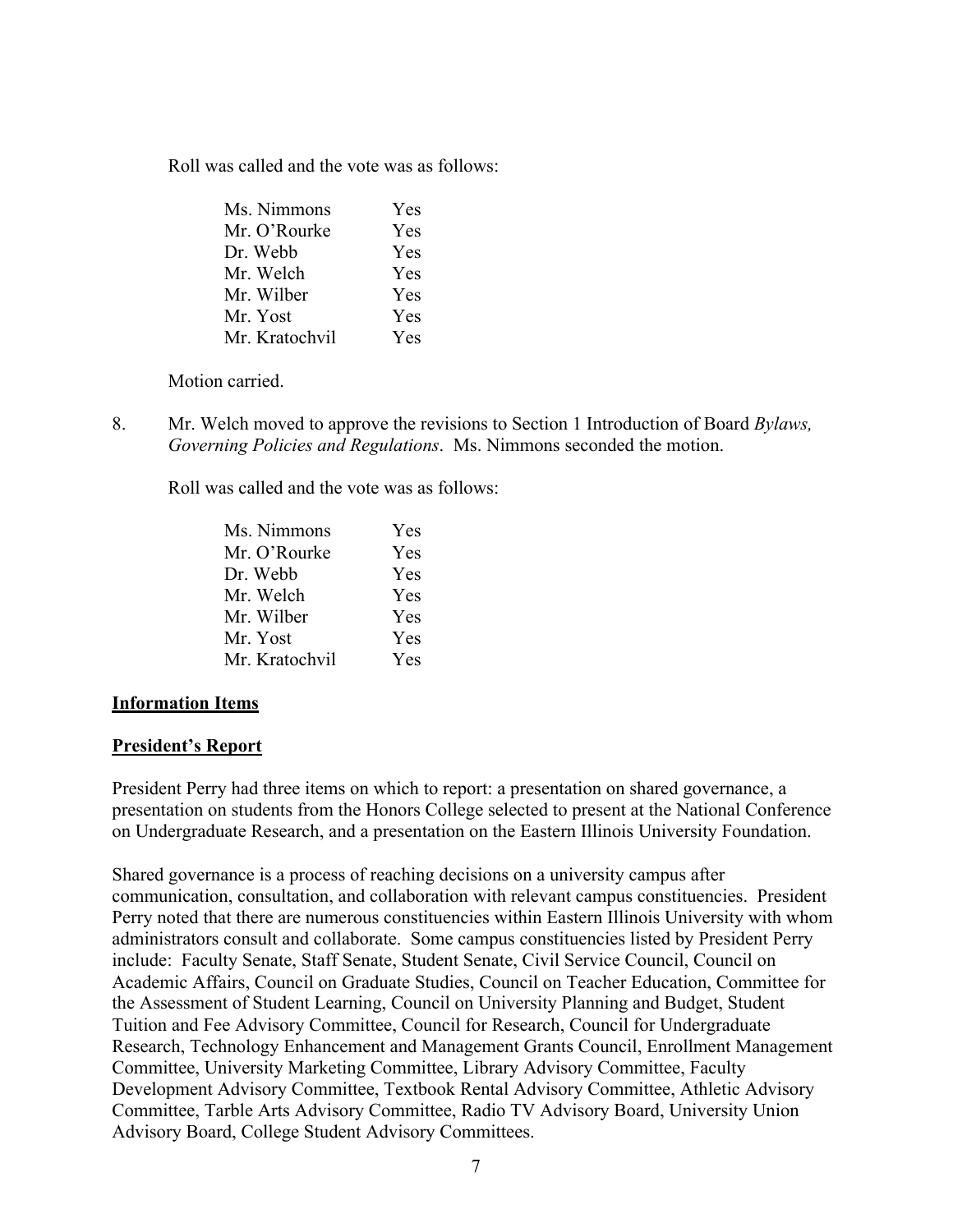President Perry complimented students whose proposals were accepted for the National Conference on Undergraduate Research. Fifteen students, together submitting thirteen proposals, will present at the National Conference in Lacrosse, Wisconsin. President Perry commended the students, faculty, and deans for their efforts, support, and accomplishments.

President Perry invited Mr. Tim Gover to report on the Eastern Illinois University Foundation.

Mr. Gover, President of the EIU Foundation, presented an update on the EIU Foundation. Mr. Gover explained that the value of the Foundation has decreased. The EIU Foundation endowment lost an estimated 26 percent in 2008. The Foundation has an investment committee consisting of a number of professional investment managers and experts who monitor and manage all funds. Mr. Gover explained that he is confident the current financial state will turn around.

# **Report from Board Chair**

Mr. Kratochvil stated that many good things are going on at Eastern and how proud he is of the University. He pledged to continue to make a good product better and to continue into the  $21<sup>st</sup>$ century with success.

# **Committee Reports**

# Academic and Student Affairs Committee – No report.

Board Relations Committee – Ms. Nimmons reported that the committee acknowledged the decrease in funding, as the foundation had, and were also encouraged. More people are now participating as donors, which will facilitate a positive long-term benefit. She commended Dr. Nilsen and her staff, and Steve Rich and his staff for their work. Ms. Nimmons also reported that the committee briefly discussed the campaign and was encouraged by a significant number of survey responses. While the economic times are not favorable, a lot of good things are continuing to happen at the University.

Executive/Planning Committee – No report.

Finance/Audit Committee – No report.

Board Regulations – No report.

# **Reports from Constituencies**

None

# **Report from Annuitants**

Mr. Dale Wolf reported that the annuitants' Annual Mid-Winter Luncheon had a record attendance of over 180 people. The luncheon was held at the Catholic Church in Charleston.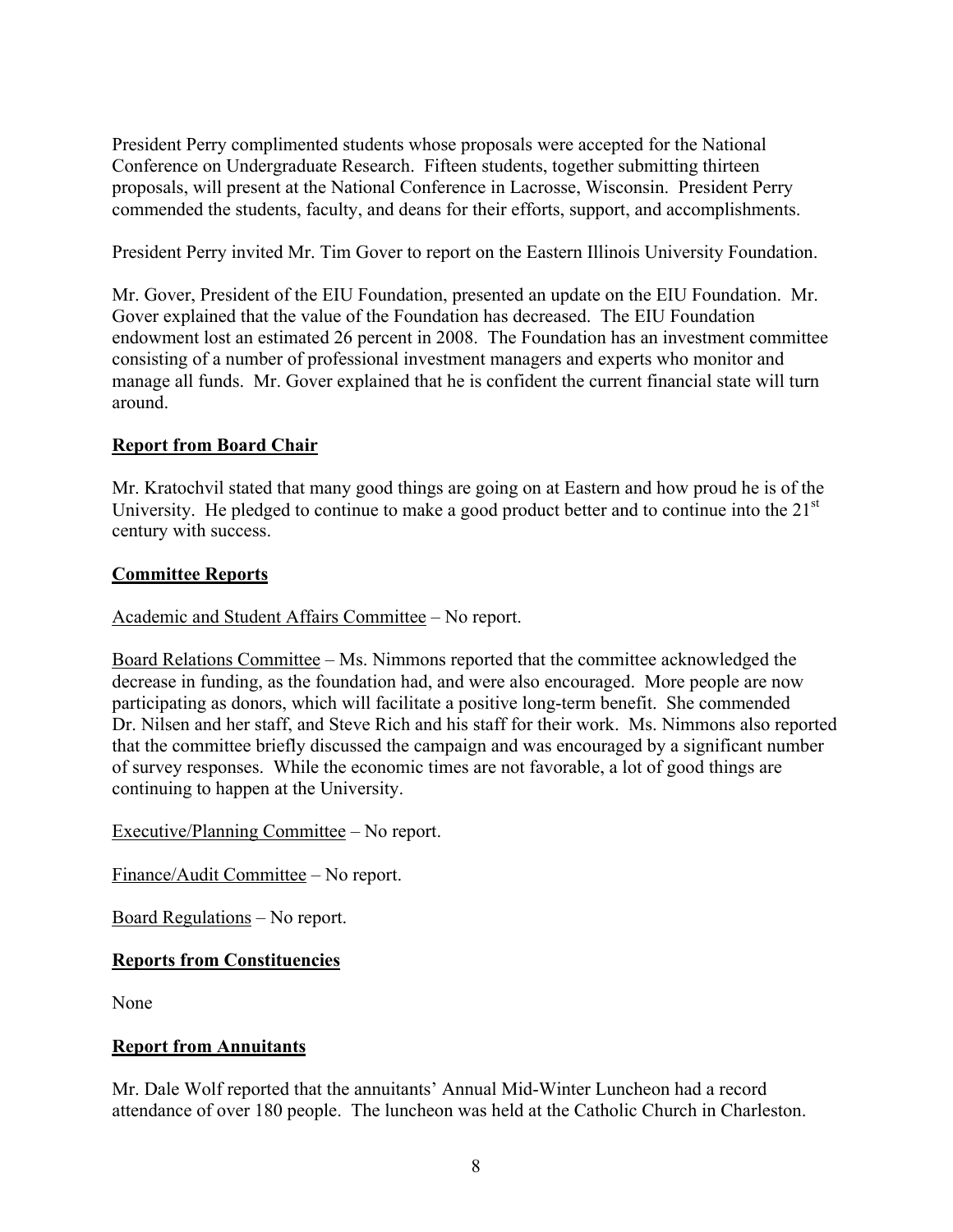Richard Rossi provided the music and Senator Dale Righter spoke. The second annual EIU Annuitants Association Scholarship was also presented and was awarded to Mara Hampton. Mr. Wolf mentioned that the next chapter meeting for the annuitants will be held April 9, 2009 at the Neal Welcome Center. He explained that membership in the annuitants' association is only at fifty percent of all annuitants eligible to be members, and the goal set for this year is sixty percent. Mr. Wolf noted that their website is www.eiu.edu/annuitants.

### **Summary of Purchases \$100,000 - \$249,999**

| Vendor                       | Type of Purchase                                                                                                                                                                                                | <b>Bids</b>    | Amount    |
|------------------------------|-----------------------------------------------------------------------------------------------------------------------------------------------------------------------------------------------------------------|----------------|-----------|
| <b>Continental Resources</b> | Equipment $&$ installation for<br>updating and maintaining the<br>computer network.                                                                                                                             | 2              | \$230,000 |
| Ne-Co Asphalt Company, Inc.  | Increasing original base agreement<br>of \$148,200 by \$29,800, for a new<br>total of \$178,000, in order to make<br>all corners of the intersection of $9th$<br>and Garfield/Hayes handicapped-<br>accessible. | *              | 178,000   |
| Mostardi Platt Environmental | Environmental consulting services<br>for the development $\&$ management<br>of a biomass-fired energy center.                                                                                                   | $\overline{4}$ | 100,000   |

Six vendors did not respond.

# **Financial Aid Programs Report**

Eighty percent of Eastern's student body received some type of financial assistance in FY 2008 in the form of loans, scholarships, grants, tuition waivers and/or employment, from various federal, state and university programs. Financial aid in FY 2008 totaled \$92,185,686 at Eastern; 55.9 percent came from federal sources, 14.6 percent from the State, 17.5 percent from institutional sources and 12 percent from other sources.

Dr. Perry recognized Jone Zieren, Director of the Office of Financial Aid, and the tremendous staff in the Office of Financial Aid for their dedication to helping students with financial needs. Dr. Perry thanked Joan Zieren for her service over many, many years and asked her to convey his appreciation to her office staff.

# **University Highlights**

Dr. Perry reported on a number of University Highlights. Dr. Perry recognized the student newspaper's website as being among the best in the nation, and commented that the Journalism Department as a whole is worthy of praise. A student in the Communication Disorders and Sciences Department has been elected president of the National Student Speech-Language-Hearing Association and is the first student from Eastern to be elected to such a post. Dr. James